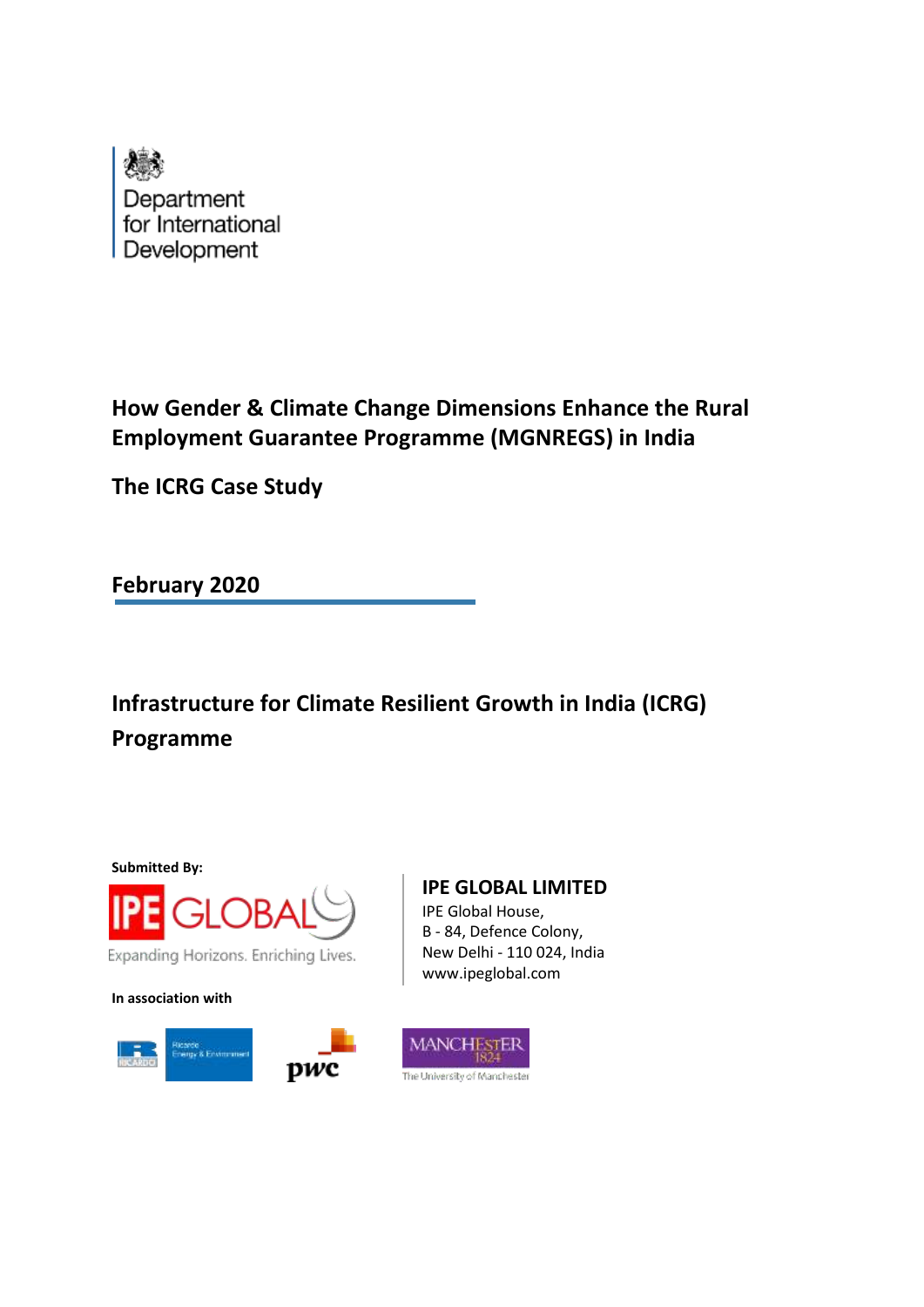#### **Introduction**

Climate change affects the most vulnerable – women, especially pregnant women, differently abled, children, tribal populations are extremely vulnerable. Increased climate variability makes agriculture unpredictable. The impact of changing rainfall patterns increase in temperature and loss of productivity has started showing immense impact on human health, food and livelihood security. Climate change and variability is expected to cause adverse impacts on the local crop production and other natural ecosystems functions that are critical for livelihoods of millions of people in the world (Mortan, 2007; Sathaye *et al*, 2006; Siva Kumar *et al*, 2005). Though the projected magnitude of such changes and its impacts are diverse across regions and sectors (Stern, 2007), it is expected to be more in case of tropical and sub-tropical regions (UNFCCC, 2009; Parry *et al*, 2007). In the developing countries, it is again the poor and marginalized groups who are the most fragile because of their extensive dependence on the natural resource base (Tucker et al, 2014). The National Action Plan on Climate Change (NAPCC) of India, acknowledges that the impacts of climate change on (poor) women will be 'particularly severe,' worsening the deprivations already faced by women (NAPCC, 2008 pg. 12).

Even after so many years of independence, sixty-five percent of women are literate as compared to 80 percent of men. India has amongst the lowest female labour force participation rates. This also gets reflected in the household decision making process. According to a World Bank report, 2009, women receive wages up to 20 percent lower than those for men in casual labour for the same tasks. The 2008 report of National Alliance of Women's Organisations (NAWO) mentions that in India women constitute two-thirds of the agricultural workforce but own less than one-tenth of agricultural lands.

As per the World Bank, both those living in poverty and those just barely above the poverty line, are the most at risk from climate change. They have the fewest resources to adapt or recover quickly from shocks, and they often live on the most vulnerable land because it tends to be the most affordable, such as homes along creeks that flood or on hillsides prone to landslides, or farmland with limited water access.<sup>1</sup> In the Indian context the most vulnerable would include women, and the most marginalized including SCs, STs and persons with disabilities. The Government of India in September 1982 brought the Development of Women and Children in Rural Areas (DWCRA) under the schemes of Integrated Rural Development Programme (IRDP) for women below the poverty line in rural areas to form women groups to take up economic activities to generate income.

'As far back in 1995, the second assessment report of IPCC, declared that the conventional approach to address climate risks is suboptimal, in that it leads to the marginalization and immiseration of vulnerable groups who are forced to carry a disproportionate burden of the adjustment' (Kelkar, 2011). The second assessment report by the IPCC had expressed concern about equity and social impacts of climate change and emphasized the need to strengthen institutional capacities, especially in developing countries.

To address these concerns a pilot project: **Infrastructure for Climate Resilient Growth (ICRG),** was piloted under an MoU between the UK Governments' Department for International Development (DFID) and the Ministry of Rural Development Government of India. It was envisioned that the positive

<sup>1</sup> World Bank Feature Story: Climate Change Complicates Efforts to end Poverty, Feb 6, 2015. <http://www.worldbank.org/en/news/feature/2015/02/06/climate-change-complicates-efforts-end-poverty>)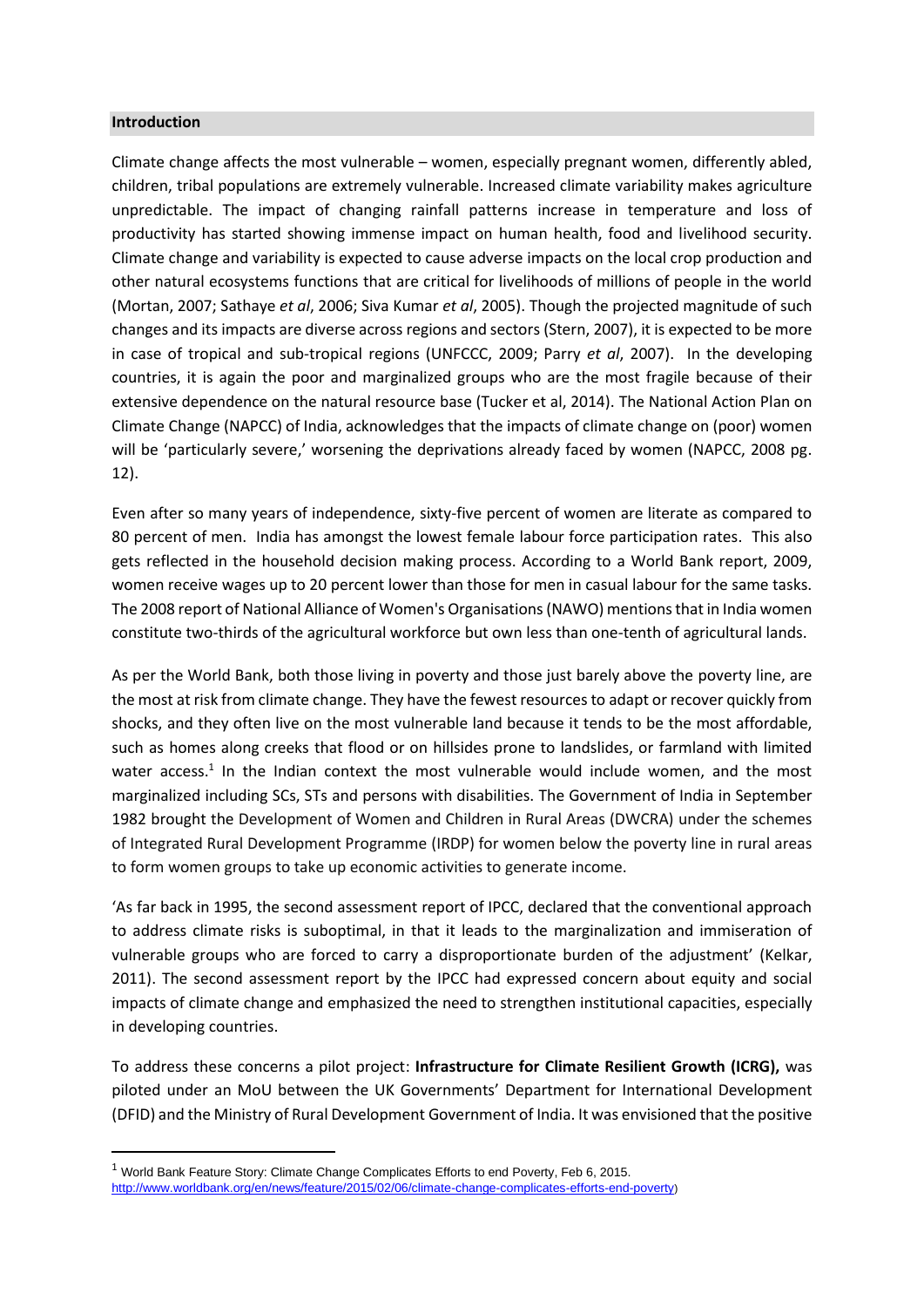results of the project would be taken up by the Indian Government and would help other nations engaged in planning climate change resilience. The programme was implemented in 103 Blocks of the three states of Bihar, Chhattisgarh and Odisha. The three states are among the most backward and disaster prone in the country. Many among the selected ICRG blocks are highly climate vulnerable with continued depletion of existing natural resources.

The goal of ICRG was to ensure that the poorest and the most vulnerable people in the project areas can tackle the impact of climate extremes. Through a better understanding of climate factors and building capacities of field practitioners and improving design of works being taken up, ICRG, will synergise its resources with MGNREGA in building climate resilience of the most vulnerable communities. This will be achieved by improved quality and climate resilient assets under MGNREGA (ICRG Inception Report).

The **Mahatma Gandhi National Rural Employment Guarantee Act** was enacted in September 2005 as *"An Act to provide for the enhancement of livelihood security of the households in rural areas of the country by providing at least one hundred days of guaranteed wage employment in every financial year to every household"*. The Act was implemented in a phased manner. In Phase One it was introduced in 200 of the most backward districts of the country, an additional 130 districts were included in Phase Two in 2007-2008 and all the remaining rural districts were brought under MGNREGA in Phase Three in 2008-2009. The fourth edition of the Operational Guidelines outlines seven goals of MGNREGA, one of which (Goal iv)) pertains to the '*empowerment of the socially disadvantaged, especially women, Scheduled Castes (SCs) and Schedules Tribes (STs), through the processes of a rights-based legislation'.* The others include: (i) social protection for the most vulnerable people living in rural India by providing employment; (ii) livelihood security for the poor through creation of durable assets, improved water security, soil conservation and enhanced land productivity; (iii) strengthening drought proofing and flood management in rural India; (iv) strengthening decentralized, participatory planning through convergence of various antipoverty and livelihood initiatives; (v) deepening democracy at the grassroots by strengthening Panchayati Raj Institutions (PRIs); (vi) effecting greater transparency and accountability in governance. (Ministry of Rural Development, 2013).

## **Methodology**

This paper is based on literature reviews and empirical evidence from the field. There are some **case studies** from the ICRG programme in three states viz. Bihar, Chhattisgarh and Odisha which have served as evidence.

Research Questions answered through the course of the paper and case studies include:

- Participation in MGNREGS Gram Sabhas and processes how well this has happened and if not why.
- Assets built and decision making how assets built are benefiting women and were they involved in the decision making on which assets should be built in the village from the planning phase
- Labour Budget how much women related information was added or that prompted by women.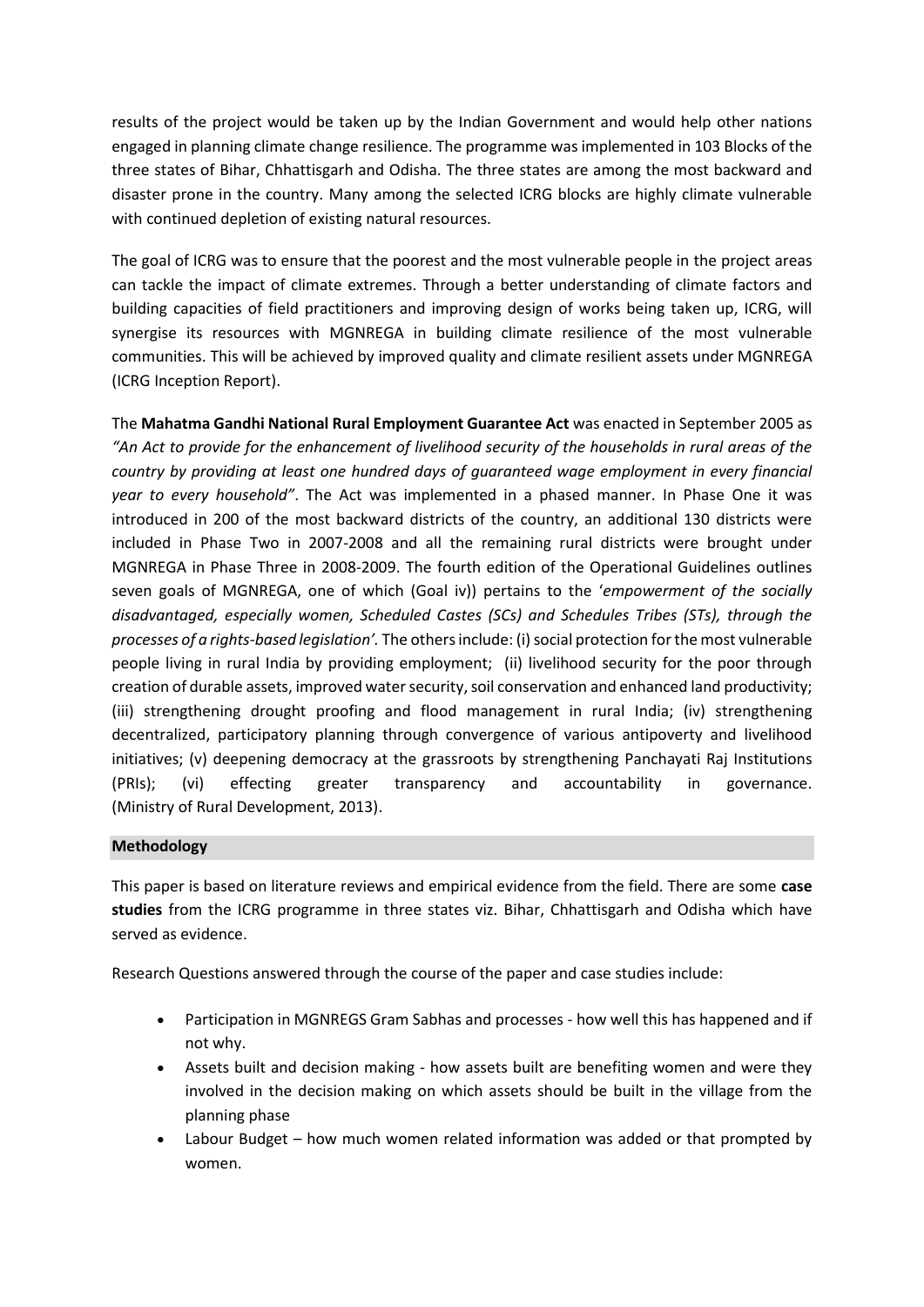- Purchasing Power Parity (PPP) of households and women- whether it has increased.
- How MGNREGS structures (CRWs) have impacted women, their farming and agricultural land - whether this has increased household nutrition security.
- Financial inclusion of women in formerly patriarchal societies how this has improved thanks to the Act
- Where convergence has impacted women and women groups.

## **Gendered Impacts of Climate Change**

It is well known that women face greater hardships in the face of climate change and are more vulnerable than males and, women at the margins like Dalit and Tribal women are more disadvantaged than their counterparts.

Women are financially not as strong as their male counterparts. For one women possess lesser money and they also do not have the decision making power over household money and expenses. Little or no education, small children to take care of restrict their income and employment opportunities leaving only unskilled work options.

In many countries, women are supposed to look after and protect little children and the elderly which restricts their own opportunities to seek safety and be rescued in any kind of natural disaster (Oxfam International, 2005). Because of their involvement in and reliance on livelihood activities directly dependent on natural resources, poor women are generally at the receiving end of environmental degradation. An oft cited example is how environmental degradation surrounding rural communities could increase the distances that women must walk in search of clean water and firewood in order to perform their daily household chores.

Even though it is widely acknowledged that women handle most of the household water and thus have special expertise and experience in water conservation, they are rarely consulted and their needs rarely stated upfront (Kelkar, 2011). There are many barriers faced by women both socially and institutionally. Socially the patriarchal structures prevalent across the country restrict the roles they can be involved in to mostly those within the house and leave them with less decision making powers. For a long time, the prevalent patriarchy impacted institutional structures as well, which led to lesser womens' participation in village meetings and Gram Sabhas and not much involvement in decision making processes. Institutionally the MGNREGA set out to change these norms.

#### **Social Protection and Climate Resilience**

Social Protection and Climate Change interventions have become two important public policy programmes of any developing country and both seek to build the resilience of poor and climate vulnerable households by strengthening their capacity to absorb and/or transfer risks.

Mahatma Gandhi National Rural Employment Guarantee Act, 2005, (MGNREGA) one of the largest social protection programmes in the world was the first of its kind. Nationally and internationally, MGNREGA with its rights-based framework and focus on the creation of 'durable assets' and propelled by proactive disclosure rules of right to information, has the potential to address the challenges of rural unemployment, food security and regenerate the village economy in India. For MGNREGA to deliver both social protection and climate resilience outcomes, households need guaranteed,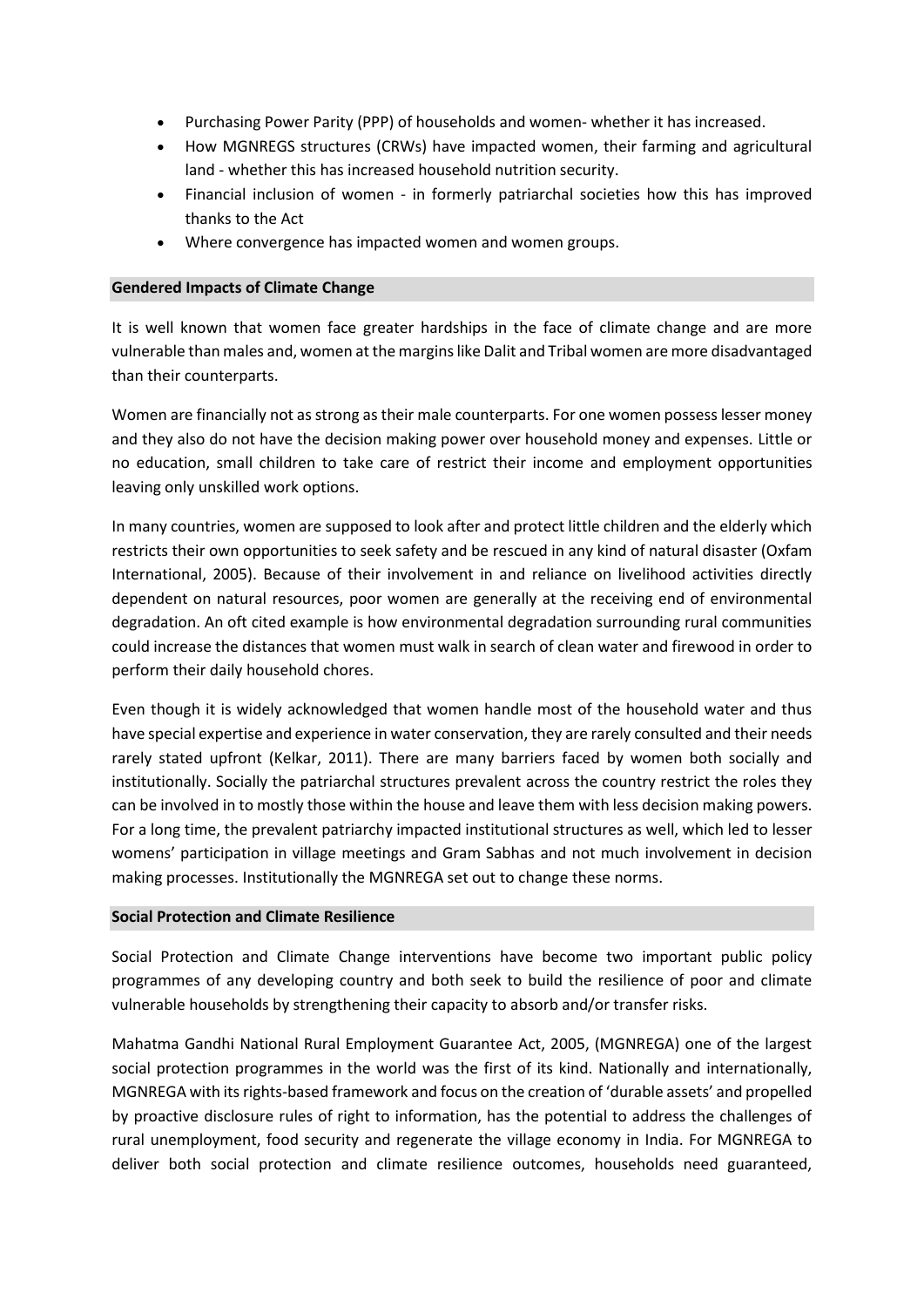predictable, timely, transparent and inclusive wages; durable assets that are responsive to livelihood needs; and wages and assets that are responsive to changing climate contexts' (Steinbach et al, 2016). Several mechanisms ensure that MGNREGA achieves both social protection and climate resilience outcomes. In brief, the Act mandates provision of guaranteed employment within a stipulated period on demand by workers; payment of statutory minimum wages in a timely manner based on welldefined criteria and work assessment methods and using transparent modes of payments; provision of legal entitlements of facilities, unemployment and other allowances and creation of decentralized participatory and democratic planning, monitoring, quality control, vigilance and grievance redressal structures and mechanisms; while ensuring transparency and public accountability through proactive disclosure of documents and records for public scrutiny at all levels including monitoring of critical parameters in public domain. Government-issue legal circulars in response to climate shocks guarantee more paid workdays for households, making them more resilient to climate impacts (Steinbach et al, 2016). The MGNREGA's most significant impact has been on the Minimum Wages Act 1948, as awareness about minimum wages has increased considerably and the 'vibrancy in agricultural wages has been restored'. The notified minimum wage rates have gone up, especially after the Government of India decided to provide "a real wage of Rs 100 a day as an entitlements under MGNREGA", (Indian Financial Budget Speech, 2009). The average wage per day for MGNREGA labourer has risen from Rs.65 in 2006-07 to Rs. 179.88 in 2019-20.

Evidence from series of focus group discussions and interviews within the ICRG programme suggests that the Act could achieve its core social protection aim which was to secure the livelihoods of rural populations and allowing them to 'hang in' by both protecting rural household incomes and improving the capabilities of women. Importantly, since MGNREGA has mainstreamed climate-responsive mechanisms into its programme, with the support of ICRG in the states of Bihar, Chhattisgarh and Odisha households whose members are active workers in the programme are better equipped to hang in, despite increasing climate vulnerability.

## **Social Protection, Gender and MGNREGS**

Schedule II, Section 6 of the MGNREGA Act states *'while providing employment, priority should be given to women in such a way that at least one third of the beneficiaries shall be women who have registered and requested for work under the scheme.'* This is the first scheme in the country which ensures the employment of women through legislation. Various provisions under MGNREGA aim to ensure that women have equitable access to work, equal wages and representation on decisionmaking bodies. Some of these are-at least 33 per cent women participation Gram Sabhas, equal wages for men and women, worksite facilities etc.

MGNREGA's provision to provide work within five kilometers of home has encouraged women, who are constrained by their responsibilities at home and unable to venture far, to work. It is these special gender sensitive features of the Act that have ensured close to 50 per cent women work participation annually (see graph below), while making changes in the institutional structures at village level itself. This was a departure from the wage employment programmes running in the country hitherto.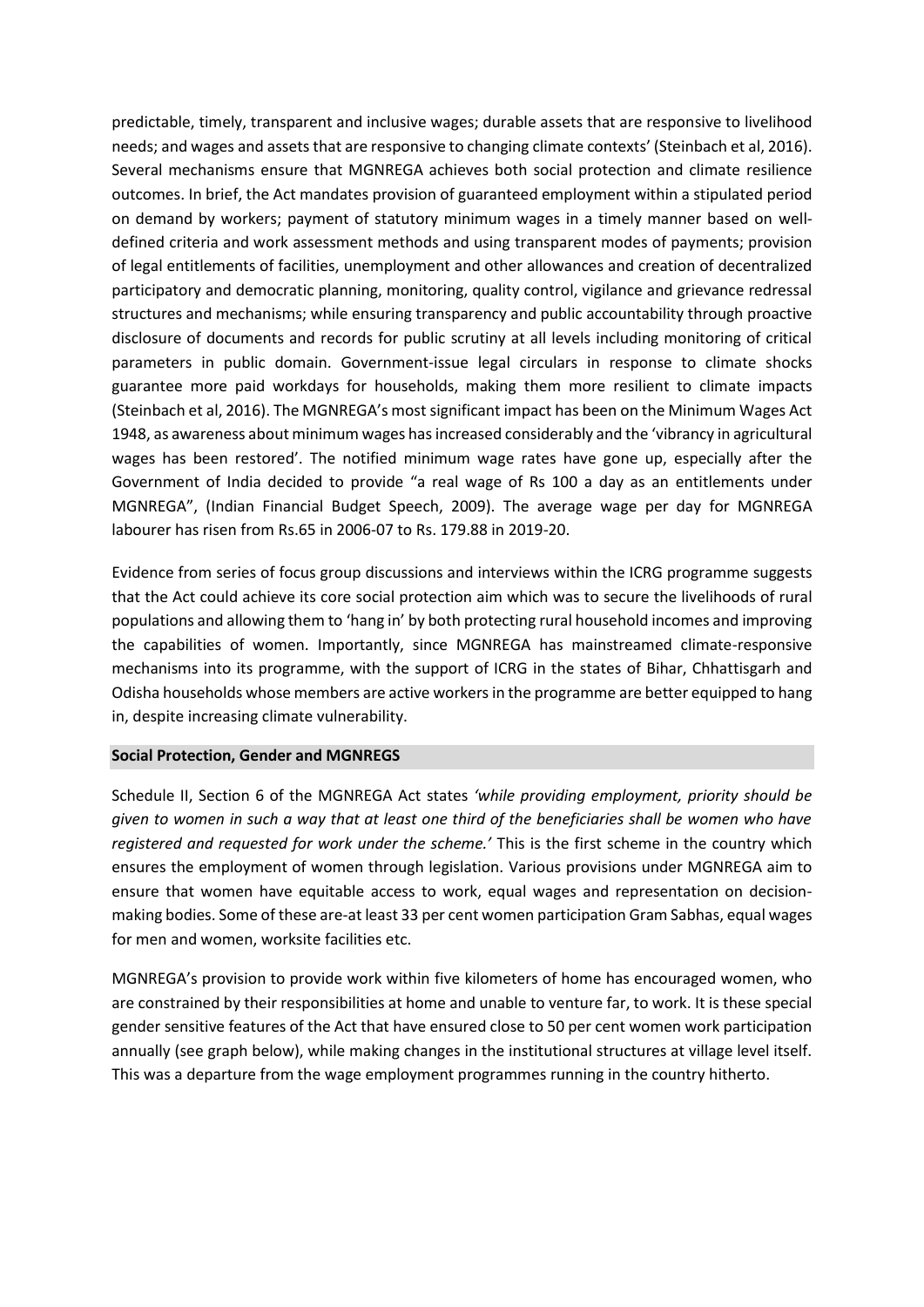

*Women Person-days out of Total Percent of Workers* 

*Source: nrega.nic.in. Accessed on 2nd December 2019*

Importantly, MGNREGA has provided a foundation to specifically support women to 'hang in' (Steinbach et al, 2016) by increasing their purchasing power parity, their decision making powers through institutional reform. The 2005 MGNREGA Act asserts that the Equal Remuneration Act 1976 should be complied with, and there should be no gender discrimination about work. Work is to be provided within 5 kilometers under the Act. The Act also stipulates that not less than one-third of the non-official members of the Central and District Employment Guarantee Council should be women (Ministry of Law and Justice, 2005, Government of India). The 2010 MGNREGA Circulars specified that trolleys should be provided for women who supply water at worksites; suggested linking crèches at worksites to the Integrated Child Development Scheme (ICDS) and recommended that states should consider reserving 50 percent of posts of 'mates' for women (Ministry of Rural Development, 2010, Government of India). In 2013, a guideline was formulated stating that "as far as possible" individual bank/post office accounts should be opened for workers for transfer of wages (Ministry of Rural Development, 2013). A directive was issued in 2012 by the Minister of Rural Development to the Government of Maharashtra to identify, give job cards to and provide 100 days employment to widowed women, deserted women and destitute women who qualify as a household under the Act. It also suggested special works for pregnant women and lactating mothers, works that are closer to their house and require less effort. Another recommendation was to carry out special time and motion studies to formulate age, disability, gender and terrain/climate specific schedules of rates (Minister of Rural Development, 2012).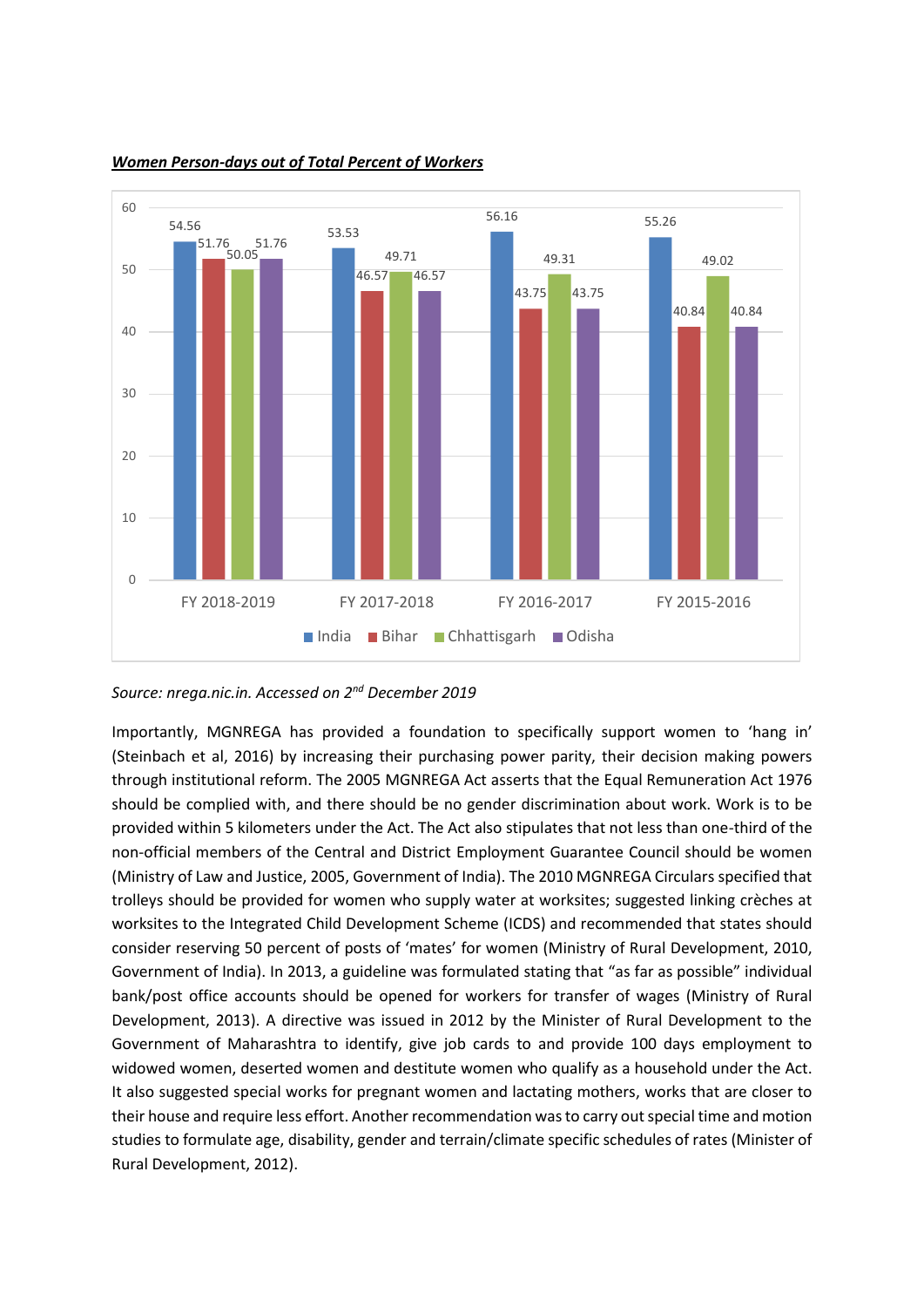*It is in this background the government brought MGNREGA version 2. in 2013 and subsequent additions of different rules from time to time has enabled this rural development flagship programme of the Government of India to be seen as a climate adaptation programme with significant potential to reduce the vulnerability of the poor and marginalized (Godfrey-Wood and Flower, 2018) to climate change. As per the instruction from the Ministry of Rural Development to the different districts, it is now mandatory for a district to undertake a minimum 60 per cent of work under MGNREGA from the FY 2015-2016 relating to agriculture activity linking to schemes like development of land, water and trees. The District Programme Coordinator has further been instructed to ensure that the planning of works would be in such a manner that at least 65 percent of the expenditure under MGNREGS is on NRM works from the FY 2017-18 in the identified 2264 Blocks under Mission Water Conservation. As a result, now MGNREGA generates employment by creating productive durable assets that include construction and renovation of water bodies, provision of irrigation facilities to the poor, plantation, road connectivity, and land development and so on in the rural areas. These assets aim at rejuvenating the rural natural resource base and hence are expected to enhance adaptive capacity of the rural communities.*

## **Analysis on the Gender and Climate Change Aspects within MGNREGS**

#### • **Financial Inclusion of Women**

A study conducted in the year 2019, by the Tata Institute of Social Sciences (TISS) in Chhattisgarh for the Infrastructure for Climate Resilient Growth programme found that 65 percent of wage income of households comes from the MGNREGS programme. During the implementation of the Act, many women have made bank accounts where the money they earn through the Act gets deposited<sup>2</sup>. The number of women having beneficiary accounts compared with the total women workers in the three states of Bihar, Chhattisgarh and Odisha is quite high (see table below), with over 90 percent of the women workers having accounts in some cases. Having women's access to a formal financial service is a good step enabling them to gain more confidence and have money readily available to cater to their needs. Many women associated with the ICRG programme have stated that the MGNREGA has increased their incomes and allowed them to make expenses on the things they want such as their children's education, health of family members, for their agriculture etc. One respondent from the ICRG field area stated: *'I am now sending my children to private schools, thanks to the wages received through the MGNREGS'*- Laxmi Marandi, Chheligadhuli Village, Dur Dura GP, Jashipur Block, Mayurbhanj District<sup>3</sup>. This increase in the purchasing power parity goes on to strengthen resilience in times of any climate related incidents/ disasters.

<sup>&</sup>lt;sup>2</sup> Provisional data in the MGNREGA MIS shows that women have access to accounts in individual names as well as in joint names.

 $3$  Focused Group Discussions on 17<sup>th</sup> October at the village with the ICRG Team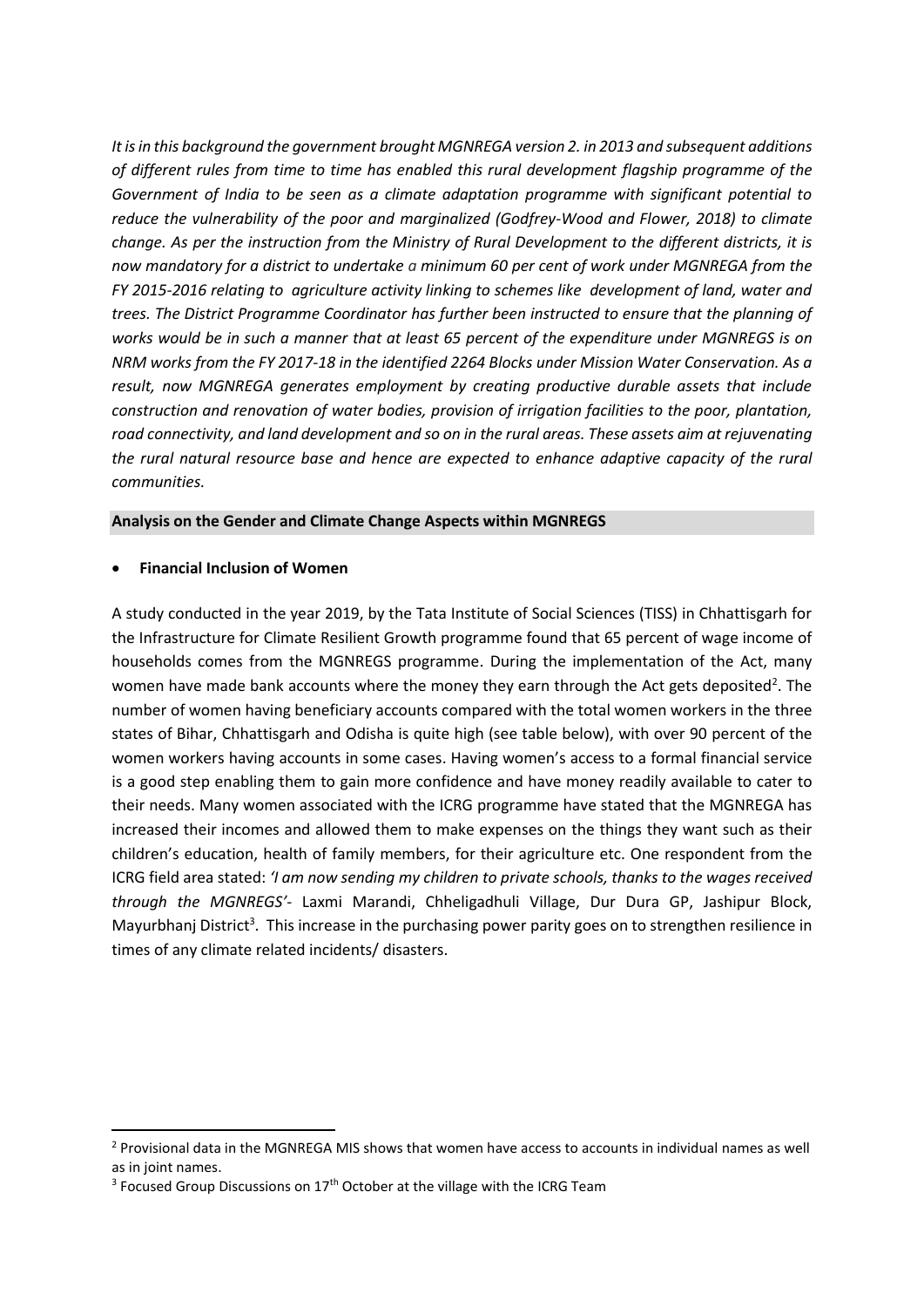| <b>States</b> | <b>Job Cards</b> | Women          | Women       | Women       | Women       | Women       |
|---------------|------------------|----------------|-------------|-------------|-------------|-------------|
|               |                  | <b>Workers</b> | accounts FY | accounts FY | accounts FY | accounts FY |
|               |                  |                | $18-19$     | 17-18       | $16 - 17$   | $15 - 16$   |
|               |                  |                |             |             |             |             |
| <b>Bihar</b>  | 15.6.99          | 9.79           | 4.147645    | 3.709284    | 2.866605    | 2.270028    |
|               |                  |                |             |             |             |             |
| Chhattisgarh  | 3.7.65           | 4.245          | 4.025803    | 3.954408    | 3.677068    | 3.718365    |
|               |                  |                |             |             |             |             |
| Odisha        | 6.6.48           | 7.824          | 4.421042    | 4.171140    | 4.015390    | 3.533943    |
|               |                  |                |             |             |             |             |
| India         | 134.097          | 121.901        | 88.538214   | 84.916833   | 80.079506   | 76.292132   |
|               |                  |                |             |             |             |             |

*Women bank accounts against total number of women workers in Million*

*Source: nrega.nic.in. Accessed on 2nd December 2019*

The Act in many ways has also enabled women's work (who otherwise had limited work opportunities outside their homes), since work is usually within four kilometers a space women can easily get to. An article in the People's Archive of Rural India (PARI)<sup>4</sup> found that women are earning back in their villages while the husbands have migrated temporarily for work, this is the case in many areas. Many women also benefit with the MGNREGS mandating childcare and creche facilities wherever there are more than five children. MGNREGS helps the other non MGNREGA workers too by increasing the wage amounts in the market.

In the box below is a case from the Jhiriya Gram Panchayat in Chhattisgarh which depicts how systematic planning through diversified livelihood promotion has helped a women headed household bring changes not only to her life but also in the lives of her family members. These women informed the team from ICRG which interviewed them that because of the construction of assets they are able to earn extra income. This additional income has helped to meet the daily household consumption, children's school fees, death rituals expenses, etc. In addition to this, the additional income helped them to take part in the decision making processes at home. They have also become financially literate.

**Jhiriya Gram Panchayat**, in Chhattisgarh has 237 HHs according to the 2011 Census and increased to 371 HHs as per the Mission Antyodaya report 2018, of which 349 are Schedule Tribe HHs, 39 Houses belonging to Particularly Vulnerable Tribal Groups (PVTG) and 189 are deprived Households. 201 HHs are involved in cultivation and 24 HH are involved in manual casual labour. The total number of job cards is 352 of which 313 are active. The total number of workers is 702 and 605 are active. However, Jhiriya Gram Panchayat suffers from a few crucial problems like high soil erosion leading to severe sheet erosion in the cropland area and on the scrub and waste land area. Second, due to no irrigation facilities, agriculture is primarily rainfed. The level of education is very poor as more than 50 percent of the population are illiterate and another 20 percent have below primary level literacy. As a result, the benefits of MGRNEGA are limited due to lack of planning and awareness of different NRM activities at the Panchayat level.

<sup>4</sup> <https://ruralindiaonline.org/articles/manoeuvring-through-mgnrega-in-bhilwara/>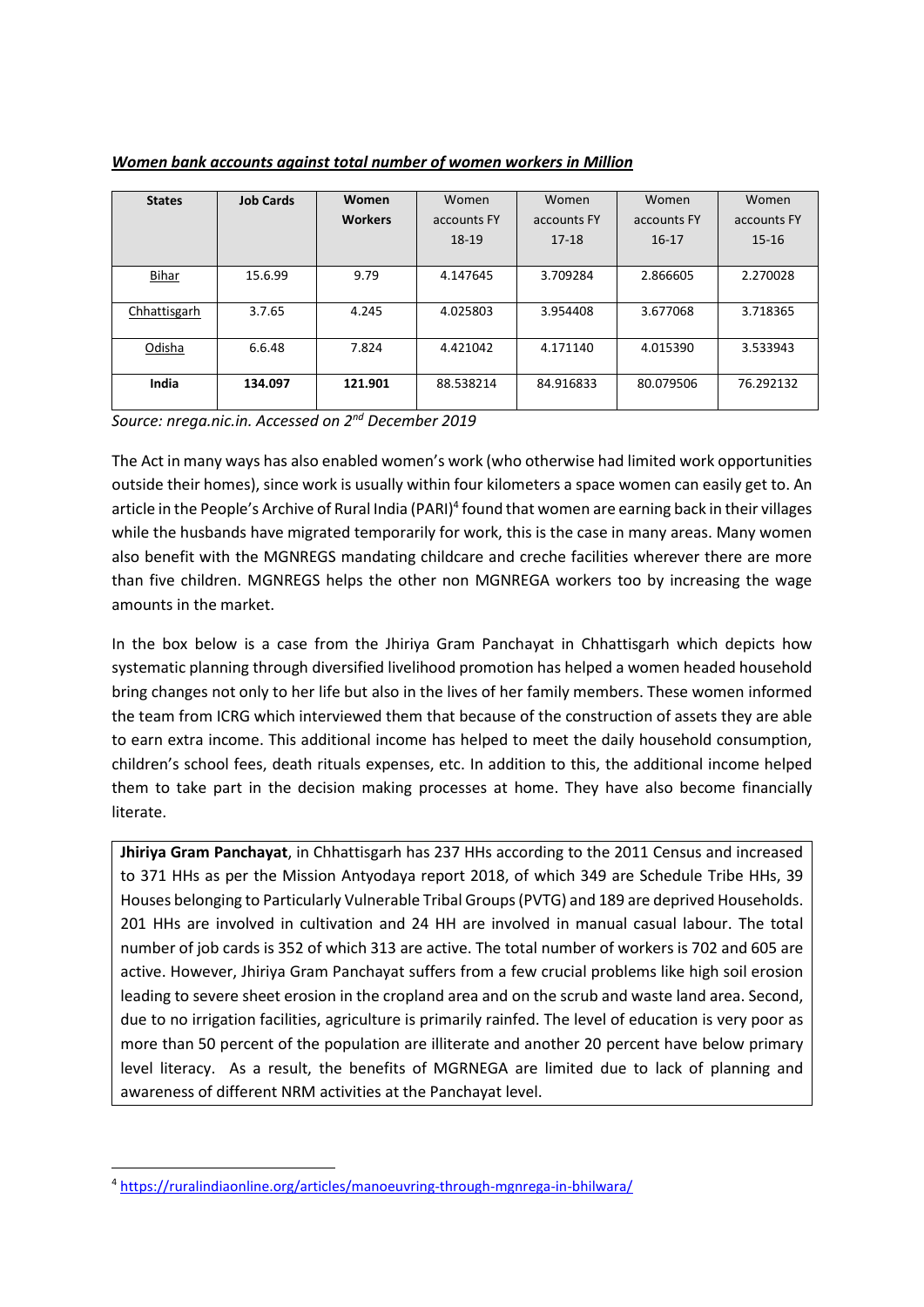Jonha Bai is a 60 year old who heads her household herself, belongs to the ST community and has a family of six members. Jonha has not gone to school. Her family does farm, wage labour under MGNREGA and NTFP collection from the forest to maintain their basic needs. She has received 5 acres of land from the Government under the Forest Rights Act. Before the construction of a farm pond she used to get around 4-5 quintals of paddy per acre of land but now after the construction of a farm pond in 2018-19 she harvested 7 quintals of paddy per acre amounting to 35 quintals. Out of the total she sold 20 quintals in the market and earned Rs 50,000/-. For the first time she sowed wheat in the *Rabi* season and harvested 15 quintals. She also did vegetable cultivation in half acre of land for her household consumption. On the bunds of the farm pond she cultivated chickpea and maize received from the Horticulture Department. Apart from this she received three packets of fingerlings free of cost consisting of 1000 pieces from the fishery department to do pisciculture in her farm pond. In addition to this the household earns Rs 3000 by selling NTFP products like *Mohua* flowers and *Tendu* leaves.

Jonha Bai has worked under the MGNREGA for 73 days in FY 2018-19 and earned Rs 11,767/-. She informed the interviewers from the ICRG programme that after her husband's death she was worried about how she would take care of her family with very little money. But the government's plan to develop their land and increase their income by distributing fish fingerlings as an alternative livelihoods helped them earn more income. She thanked the government and ICRG programme for this initiative.

## • **Impact of MGNREGS structures/CRWs on Women**

In a series of studies conducted on the MGNREGA, Murthy, 2005 noted that: 'One-third of the 12 studies with a conclusion noted that women's mobility has expanded and women's incomes have increased through their participation in the MGNREGA, and that they have invested their income in strengthening food security, health and education, as well as purchase of durable goods and livestock.'

The case below illustrates how careful planning of CRWs and MGNREGA assets benefits local communities and could be a life saver for vulnerable populations especially women. The ICRG programme also made efforts to work with women Self-Help Groups (SHGs), *Jankar Dals* (Local Resource Teams) and Women's Groups in the village, in order to ensure that women were involved in decision making of the assets and benefits of these assets would reach them too.

Nalanda district is a highly drought prone area of Bihar. Majority of its population are dependent on rainfed agriculture for livelihood. The average annual rainfall of the district is 1002.2 mm of which about 92.55 percent of the rainfall is received during June to October in the monsoon season. In the last couple of years repeated droughts have created many challenges in the life of the farmers in the district, majority being small and marginal with average land holding of 0.80 Hectare.

The main source of irrigation in the district is either traditional irrigation channels (Pynes) connected with rivers or groundwater sources (tube wells or wells). During the monsoon period and Rabi season these irrigation channels and groundwater sources are used as a major source of irrigation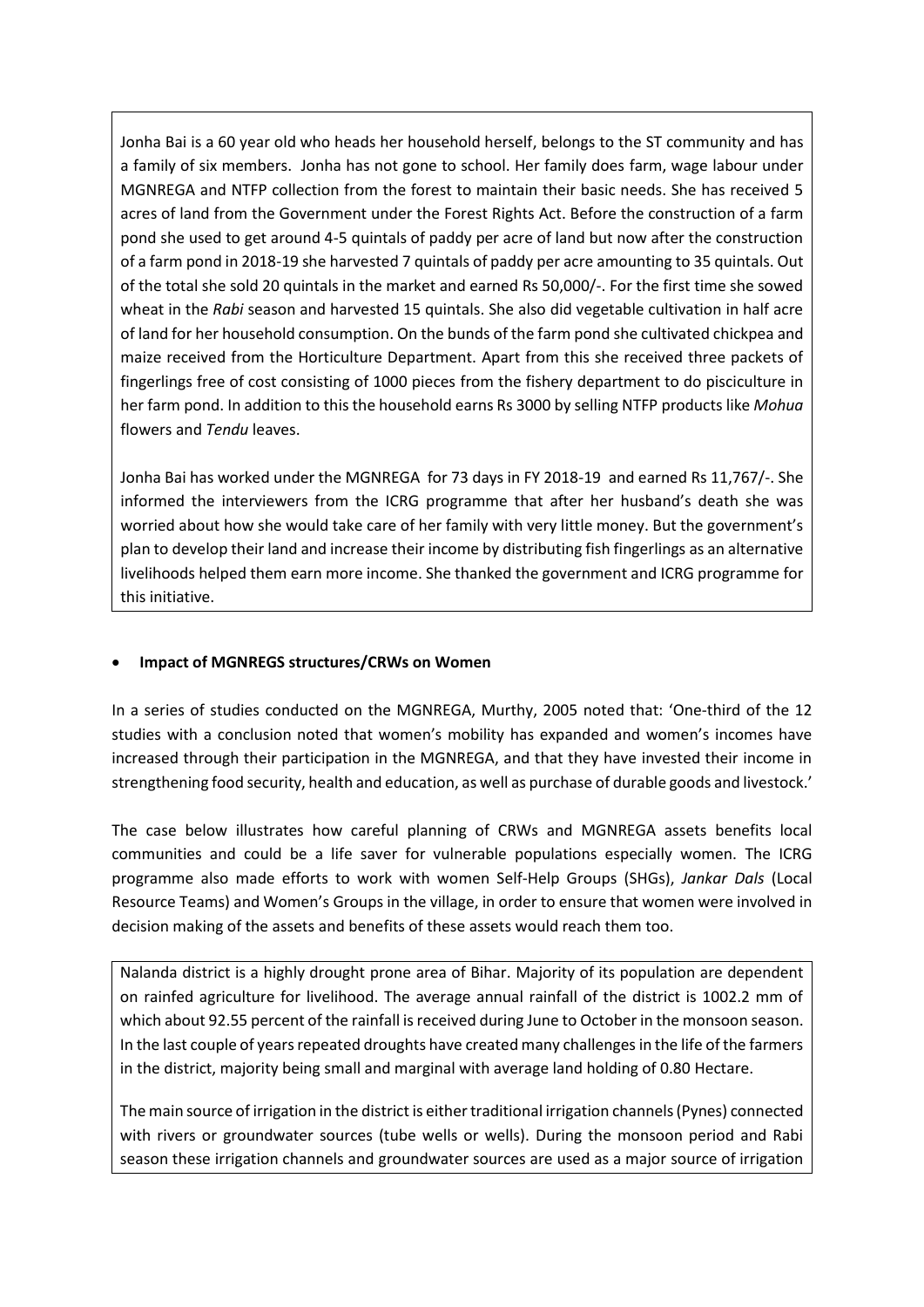for agriculture. There are many water bodies and channels in the area but most of them are nonfunctional and not in use due to siltation over a period of time. Moreover, supplementary irrigation through canals is used but canal beds and side beds are not properly maintained, this situation has led to severe soil erosion and siltation during the rainy season due to high velocity of water and high surface runoff in the area. All these contribute to severe lack of irrigation in the district which affects livelihoods of the farmers.

**Kachiyawan GP in Nagarnausa block of Nalanda district** faces similar challenges, it was selected as an ICRG demonstration site. It has total population of 8635 with majority being SC and OBC population.

## **The ICRG intervention**

An earthen irrigation channel, which is one of the main irrigation sources for the villagers for *Rabi*  season crops and for critical irrigation of kharif crops for the farmers was made available by this CRW. This channel is directly connected with a river- *Phalgu*. This channel covers around 40 percent of the agriculture area of the village for irrigation purpose.

Prior to the ICRG Teams intervention in the area, MGNREGA had proposed only desiltation of Pyne at the site. Upon interaction with the community and studying the water catchment area, the ICRG team suggested the construction of a check dam on the channel to maximize benefits of harvested water and its possible use for conveyance from the village to agriculture field on the other side. Moreover, the proposed structure has direct impact on the livelihoods of villagers and will help in maintaining the biodiversity of the area through the promotion of plantation of fruit trees and shrubs near the structure. ICRG worked on revising the design of the pyne (irrigation channel) and Check-dam. The pyne side slope has been maintained considering the historic and future rainfall using climate modeling study. Based on interaction with the villagers, the check-dam was constructed at the appropriate site which was the junction point of three pynes. Additionally, the design of the dam included a ramp and handle for helping the differently abled, pregnant women, elders and children. Apart from these inclusive design changes in the CRW, women friendly measures were incorporated during the implementation of the CRW like ensuring a creche at the work-site and selection of a woman for serving water during the implementation.

Additionally, efforts were done through capacity building and orientation trainings through SHGs on livelihood opportunities of eight SHG groups around the Saidpur CRW. The women participation in the Gram Sabha and Labor budget exercises were ensured through door to door campaigns during Gram Sabha/Aam Sabha and Labor budget preparation time. Also, women participation in the MGNREGA worksite and linkage to other Government schemes were facilitated through registration with Agriculture Department, Fisheries, MGNREGA individual works like cattle sheds, vermicomposting pits and the like.

## **The Impact**

44 households of Saidpur village covering 43.33 acre land are directly benefiting after the completion of work with additional production in each of the three seasons. Due to increased moisture content of the adjacent crop fields, the water required for irrigation has reduced. This allows farmers to save irrigation water for inception of the *Rabi* season and to engage in additional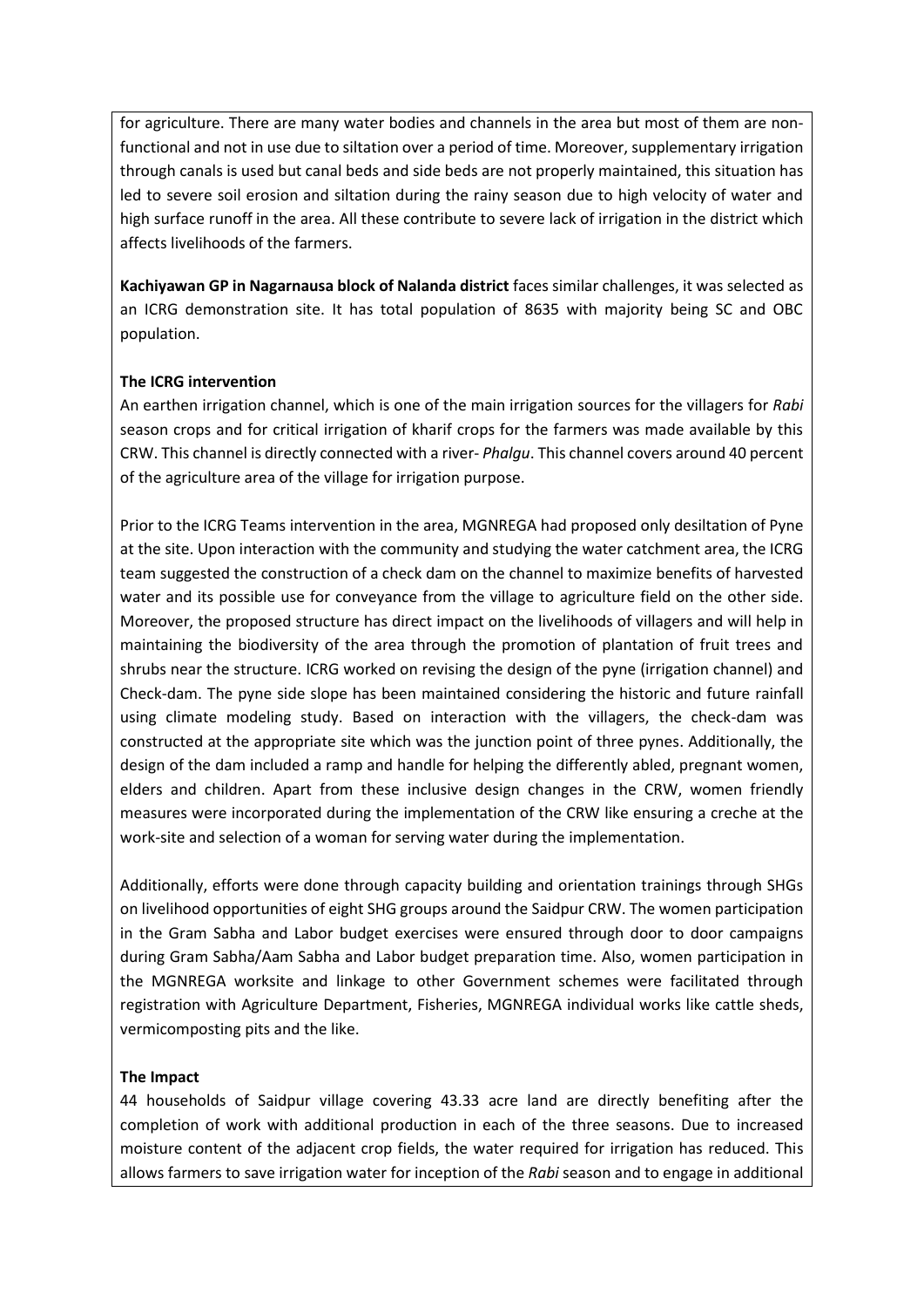and diversified crop options like vegetables, wheat, pulses etc. The additional water in the pyne flows through neighbouring seven villages covering 300 acres and is helpful for the kharif irrigation. The productivity of all crops in the irrigation area of the CRW has increased. Wheat productivity has increased from 10.50 quintal per acre to 15 quintal per acre, paddy and maize productivity has also increased by 11 percent and more.

The members of five SHG groups, agree about the positive changes in recent years brought by MGNREGS specially in the ICRG intervention blocks like wage employment and more say for women in the approval of works from the Gram Sabha. The financial condition of the households has also improved because of linkage with other Departmental schemes for agriculture technology trainings, vermicompost-pit preparation and seed-kits. Nearby 7 villages were also affected by floodwater in the rainy season from the pyne. The deepening of channel bed ensured smooth flow of water. In addition, 25 farmers were able to cultivate green gram for the first time which yielded 6 quintals and 6-7 farmers also cultivated vegetables for the first time.

Sabita Devi, 45, is a widow farmer having 3 bigha<sup>5</sup> of land in the command area of the CRW. She was born into a poor family in neighbouring Barbigha village. Due to the prevalent patriarchal customs at her home even though her brothers got proper schooling she did not get a chance to attend a regular school and remained illiterate. She was married in 2010 into a farmer family in Saidpur village, she helped her husband in farming on their small piece of land. Unfortunately, her husband died in an accident and the responsibility of sustaining 3 daughters fell on Sabita. Her only means of sustenance was her land. She started farming on her piece of land but due to limited production and water scarcity she was unable to cover her expenses, she also had to marry her daughter and educate another daughter. For catering to her household and children's needs she took Rs 70,000/- loan from the Jeevika SHG groups. Along with working as a labour in MGNREGS, she started doing farming on her land. This year when the water availability due to the pyne has increased, her hopes in farming grew, along with her 3 kattha<sup>6</sup> land she has taken 6 kattha land on lease for cultivation. This year she moved on to a three cropping system along with vegetables. Her total production from 3 seasons has increased by 50 percent along with production of additional crops which she was not able to cultivate earlier like red lentil. The obstacles in her life still haunt her, but she confidently says: "*I can sustain by eating rice and salt, but now since my hope in farming has increased, I am confident that I will be sending my daughter to school".* 

The women who are part of SHGs and those who have benefited from CRWs speak in unison and say *"We have more women participation in our Gram Sabha now and 4-5 ponds recommended by SHG members have been started. The additional income will be used for our children's education. We are going to the Aam Sabha being organized today and will put forward our other works in the work-plan"*

## *Convergence, the way forward*

In most places it is seen that women struggle to access private assets such as plantations, well deepening etc. because of the land title not being in their name (Murthy,2005). However, there are

<sup>5</sup> Bigha and Kattha are traditional units of land used in India. 1 Bigha=20 Kattha=14,400sqft

<sup>6</sup> Kattha is also unit of area used for measuring land parts. 1 Kattha=1,361sqft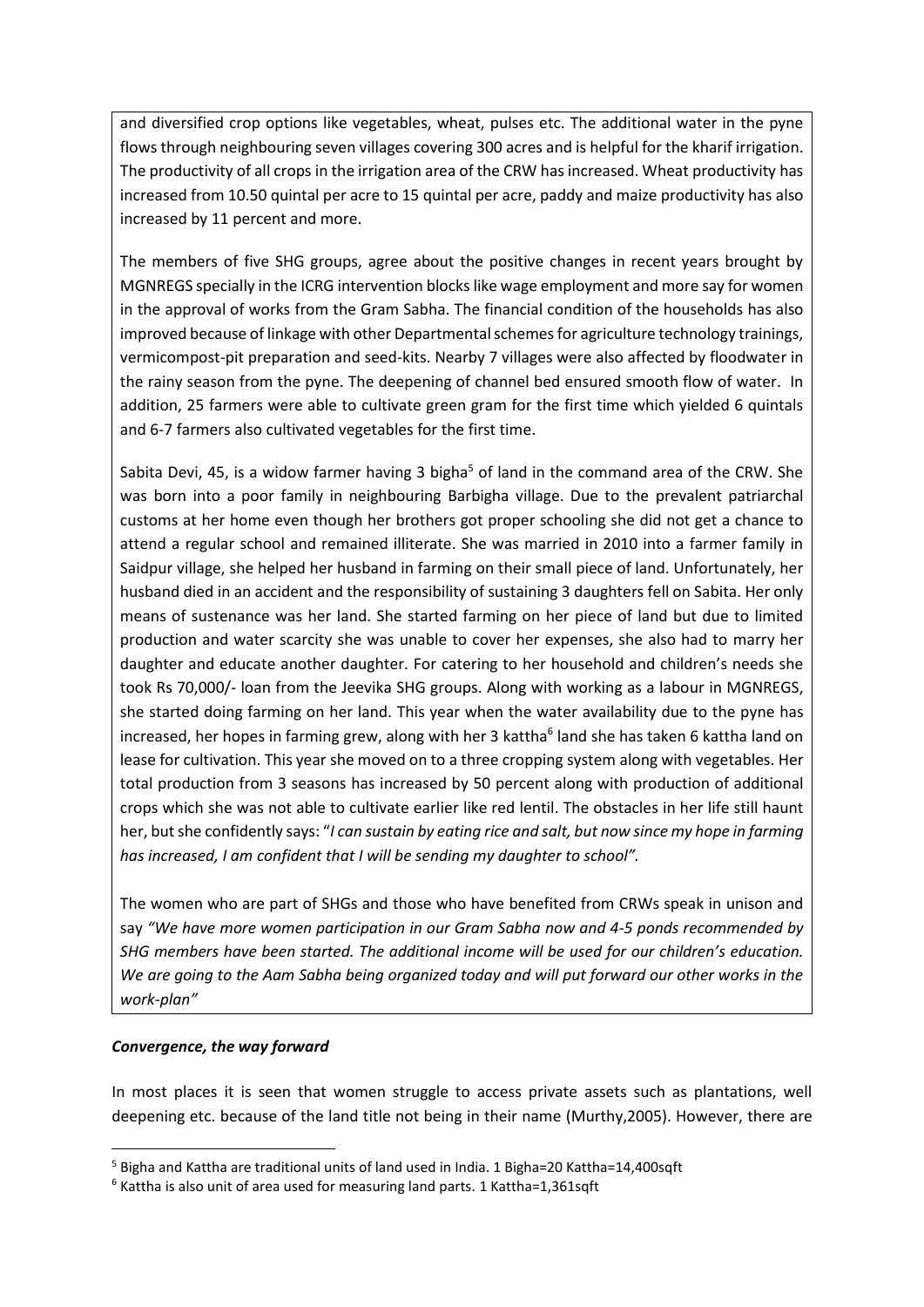also inspiring instances of collective action seen within the ICRG Project. In Odisha's Mayurbhanj District in the Dur Dura Panchyat, 40 households own a 'Badi' or agricultural plot together where they grow cashew nuts, guava, mango etc. Most of the families are tribal so they got some assistance from the Odisha ITDA Department to develop the plot, but they also included some SC families in the scheme. In Odisha, the ICRG programme found much support for convergence programmes from the ITDA, the Odisha Tribal Empowerment Programme and others. The boxed case in this section too shows how women (both landed and the landless) and women SHGs are benefitting through linkages with other Departments like Horticulture, Agriculture, Fisheries, the National Rural Livelihood Mission (NRLM) etc. Some of the landless women have received benefits like vermicompost pits, goat sheds and cattle sheds which has helped in enhancing their meager household incomes.

# • **Assets Built & Decision Making About these (Participation in MGNREGS Gram Sabhas and processes including Labour Budget)**

A key step in transforming gender relations in public works programmes is to ensure that women are involved right from the planning phase. There are MGNREGA guidelines for this but the ICRG programme has ensured that this happens on the ground. In the state of Chhattisgarh for instance the ICRG programme ensured that the Jankar Dal (Local Resource Team) in each village would have maximum women participation and members and would enthuse other women to be a part of meetings especially Gram Sabhas. During the time when the MGNREGS Labour Budgets (where decisions are taken on what assets should be created) are made there must be special attention given for the involvement of women, as has been done by the ICRG programme in many places.

However, the non-ownership of property by women does become a stumbling block in some cases, since women do not come forward to participate if they do not see a benefit from the participation. A gender-sensitive response to this could be to choose to construct and improve assets which will benefit women equally, or more, than men (examples of vermicompost, goat sheds have already been illustrated). Since women also contribute as the labour force for public works, they should be given the responsibility to maintain, run, and benefit from the physical assets they create either as allwomen groups or with gender-balanced representation.

Information Education & Communication (IEC) tools are a good gender neutral way to improve women's participation in the village. Wall paintings, posters, games etc. help in getting messages on the importance of climate planning and infrastructure down to the village. These could also give ideas on women's involvement from the inception and throughout the programme.

Gram Sabha meetings are held to decide what works should be taken up in the village - where at least 33 percent of those present must be women. However, women's groups both in Andhra Pradesh (Steinbach, 2016) and Odisha reported that these meetings are used more for interacting with officials, than the actual planning. Women groups met in Odisha<sup>7</sup> also reported that only few of them - mostly the representatives, can make it for Gram Sabha meetings which happen in the main village while others attend Palli Sabha (hamlet/village level) meetings because of the distances involved.

 $7$ FGDs in Keonjhar and Jashipur on  $17<sup>th</sup>$  October 2019 with the ICRG Team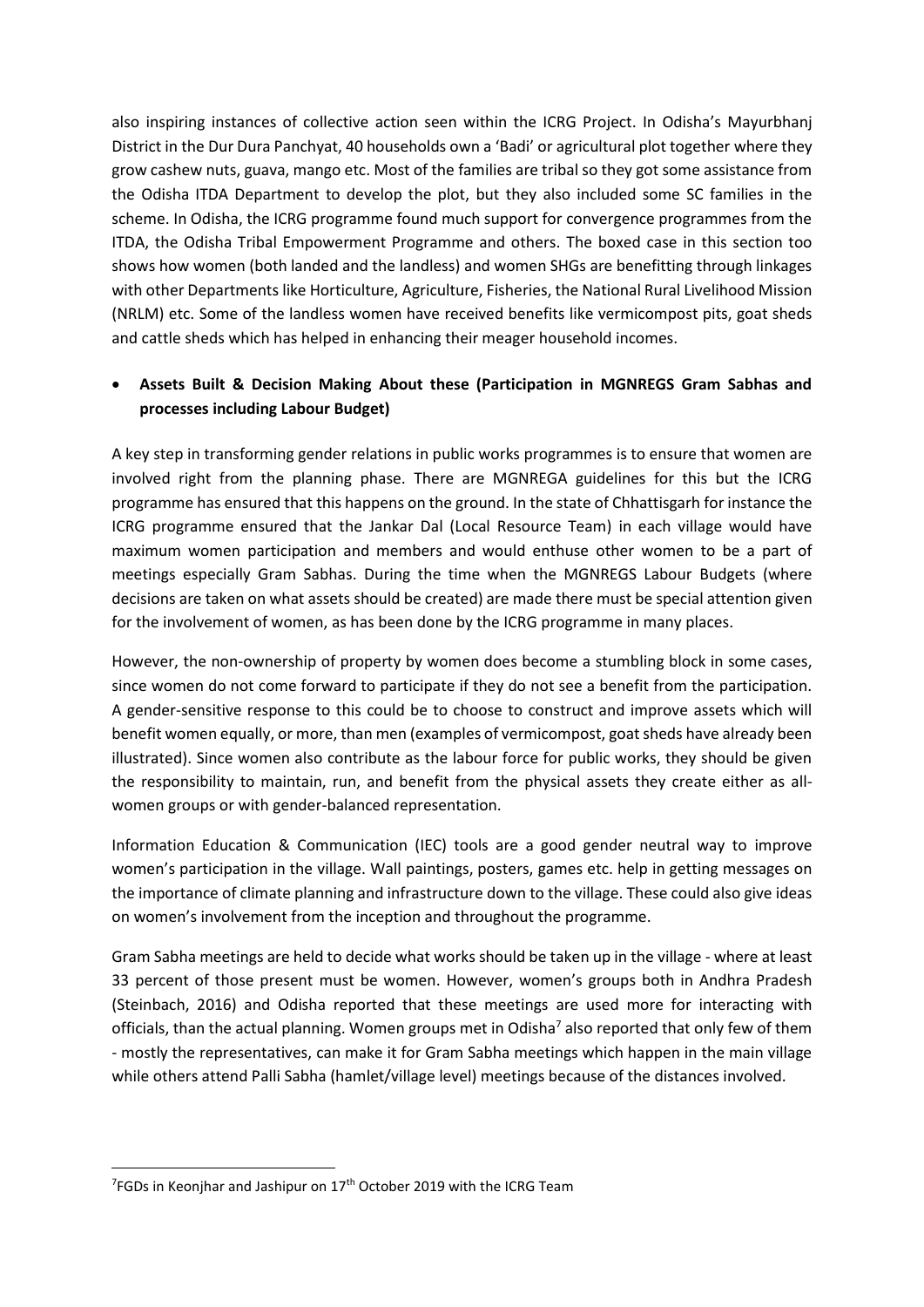## **Conclusion**

Evidence suggests that the MGNREGS is gradually able to achieve its objectives of empowering women while at the same time ensuring that climate resilience is taking place in programmes like the ICRG. Since MGNREGA has mainstreamed climate-responsive mechanisms into its programme, in the states of Bihar, Chhattisgarh and Odisha households whose members are active workers in the programme are better equipped to hang in, despite increasing climate vulnerability.

Through the paper we saw that the participation of women has gone up in Bihar, Chhattisgarh and Odisha. Nationally too women participation in the programme is more than 50 percent of the total work force. However, more evaluations and studies to be commissioned to review how women can be benefited better, have more decision making and to ensure gender equity.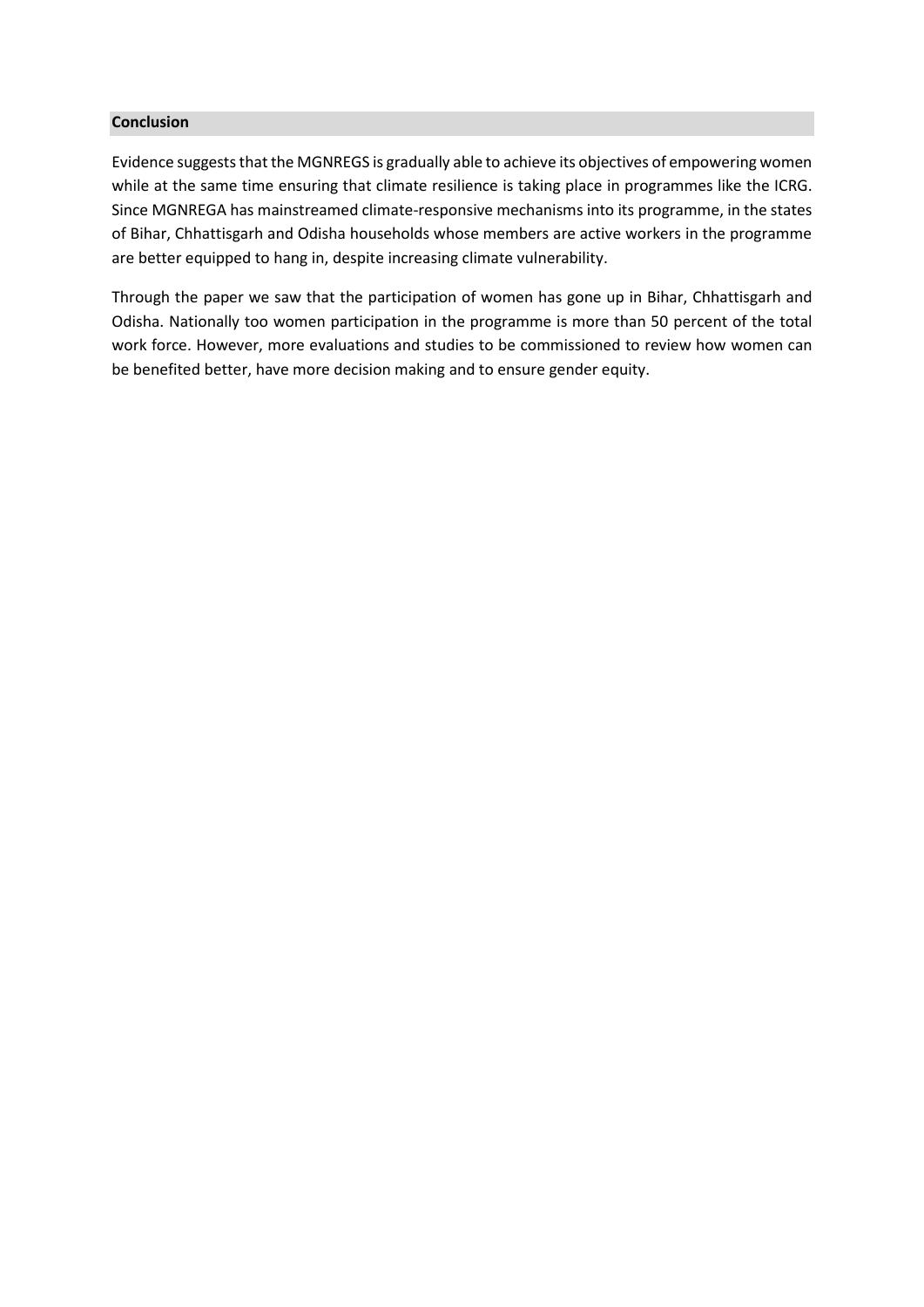## **References**

- K. Murthy, R. (2005). Meta-Evaluation of MGNREGA with a Gender Lens. https://www.researchgate.net/publication/283477684 Meta-Evaluation of MGNREGA with a Gender Lens
- Nayak B. P. and S. Surisetti (2019). Impact of MGNREGA Assets on the Livelihoods of
- Vulnerable Groups: A Study of Particularly Vulnerable Tribal Group (PVTG) Households; Women Headed Households; Disabled Households; Landless Households and Forest Right Act Beneficiary Households in ICRG Districts in Chhattisgarh, (Supported by IPE Global under DFID Assisted Infrastructure for Climate Resilient Growth in India (ICRG) Progamme)

Hyderabad: Tata Institute of Social Sciences, Hyderabad Off Campus. 109pp. [Project Report]

- Steinbach, D., Flower, B., Kaur, N., Godfrey Wood., R., D'Errico, S., Ahuja, R,. Sowmithri V.R. (2016) Aligning social protection and climate resilience: A case study of MGNREGA and MGNREGA-EB in Andhra Pradesh. IIED, London.
- Steinbach, D, Kaur, N, Manuel, C, Saigal, S, Agrawal, A and Panjiyar, A. 2017. Building resilience to climate change: MGNREGS, drought and flooding in Odisha. IIED Issue Paper. IIED, London.
- Infrastructure for Climate Resilient Growth (ICRG) Inception Report. IPE Global Limited et al and Department for International Development (DFID).
- Understanding Barriers Faced by Women and Other Vulnerable Groups in Recovering From Climactic Shocks and Adapting to Climate Change- Literature Review (2017). Infrastructure for Climate Resilient Growth (ICRG). IPE Global Limited et al and Department for International Development (DFID).
- Oxfam International (2005). The Tsunami'simpact on women. Briefing Note, March 2005. Oxford: Oxfam International
- 'Women and and Men in India.' [http://mospi.nic.in/sites/default/files/publication\\_reports/Women](http://mospi.nic.in/sites/default/files/publication_reports/Women) and Men in India 2018.pdf. Accessed October 28, 2019.
- Holmes, Rebecca and Nicola Jones. 'Rethinking Social Protection Using a Gender Lens' (2016). Overseas Development Institute. Accessed October  $28<sup>th</sup>$ . 2019. [https://www.odi.org/sites/odi.org.uk/files/odi-assets/publications-opinion-files/6273.pdf.](https://www.odi.org/sites/odi.org.uk/files/odi-assets/publications-opinion-files/6273.pdf)
- Kumar, A., and Behera, S., (2014). Is India a Case of Ordered or Fragmented Welfare State? Exploration of Welfare Regimes & Democratic Paradox. National South Asian Studies, University of Singapore, Singapore, July 2014.
- Saha, S. (2014), Women Work Issues in Rural Development: A Case of Mgnrega Implementation in West Bengal. Global Journals Inc. (USA). Link: [https://globaljournals.org/GJHSS\\_Volume14/6-](https://globaljournals.org/GJHSS_Volume14/6-Women-Work-Issues-in-Rural.pdf) [Women-Work-Issues-in-Rural.pdf.](https://globaljournals.org/GJHSS_Volume14/6-Women-Work-Issues-in-Rural.pdf)
- Kelkar, Govind (2011). MGNREGA: Change and Continuity in Gender Relations. Journal of Economic and Social Development, Vol. VII, No. 2, 2011. Link: http://iesd.org.in/jesd/Journal [pdf/2011-VII-2 Govind Kelkar.pdf.](http://iesd.org.in/jesd/Journal pdf/2011-VII-2%20Govind%20Kelkar.pdf)
- Kaur, N, Steinbach, D, Manuel, C, Saigal, S, Agrawal, A and Panjiyar, A. 2017. Building resilience to climate change: MGNREGS and cyclones in Andhra Pradesh . IIED Issue Paper. IIED, London.
- IPE Global et al (2017). What do we know about the Income Generating and Climate Change Mitigating Effects of Public Work Programmes such as the NREGA. IPE Global Limited and Department for International Development (DFID).